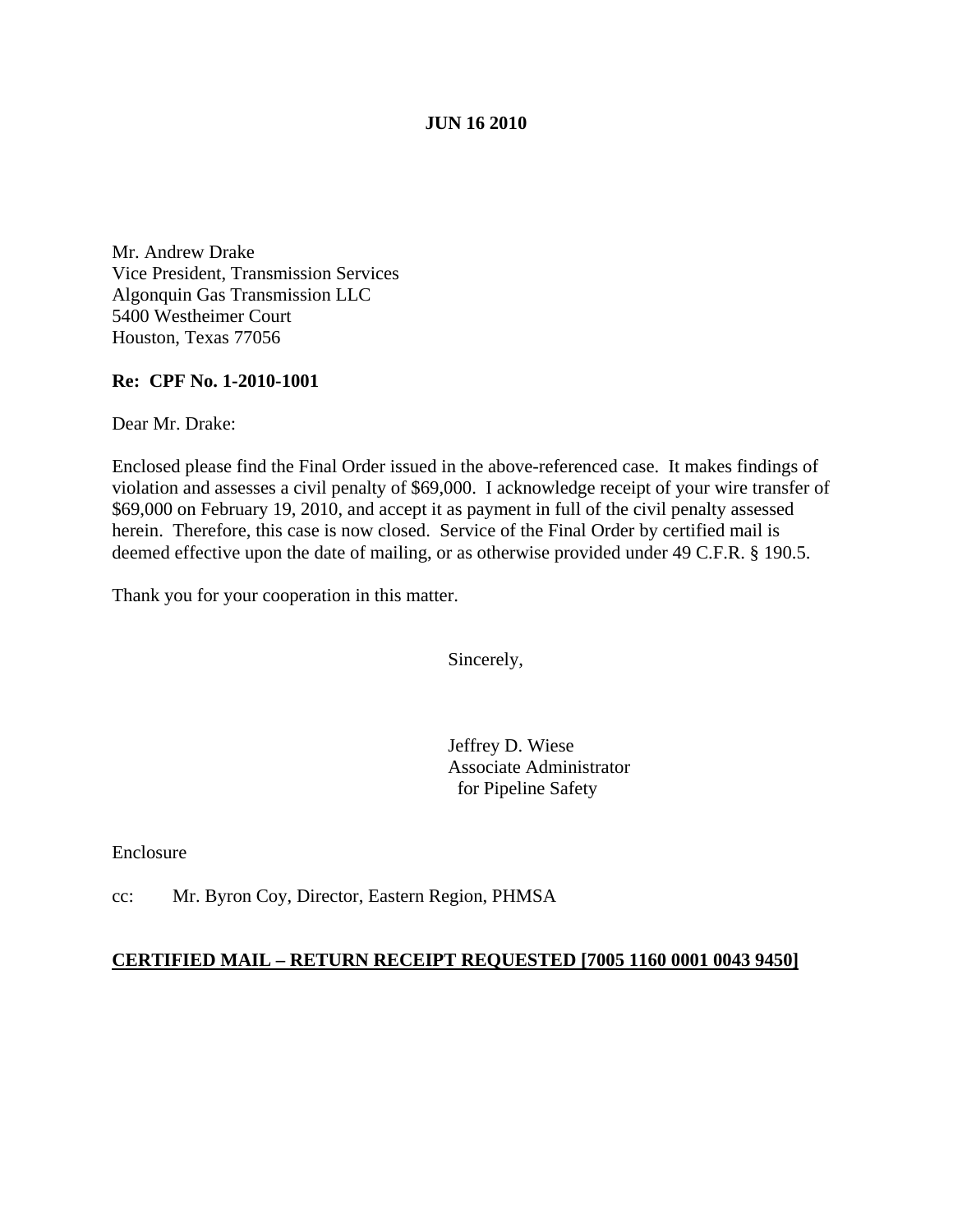## **U.S. DEPARTMENT OF TRANSPORTATION PIPELINE AND HAZARDOUS MATERIALS SAFETY ADMINISTRATION OFFICE OF PIPELINE SAFETY WASHINGTON, D.C. 20590**

 **)**

 **)**

 **)**

**In the Matter of )**

**Algonquin Gas Transmission LLC, ) CPF No. 1-2010-1001**

**\_\_\_\_\_\_\_\_\_\_\_\_\_\_\_\_\_\_\_\_\_\_\_\_\_\_\_\_\_\_\_\_\_)**

**\_\_\_\_\_\_\_\_\_\_\_\_\_\_\_\_\_\_\_\_\_\_\_\_\_\_\_\_\_\_\_\_\_**

**Respondent. )**

# **FINAL ORDER**

On October 23, 2008, pursuant to 49 U.S.C. § 60117, a representative of the Pipeline and Hazardous Materials Safety Administration (PHMSA), Office of Pipeline Safety (OPS), investigated an unplanned outage of gas service that occurred at Algonquin Gas Transmission LLC (Algonquin or Respondent)'s M&R Station in Tiverton, Rhode Island. Algonquin, a subsidiary of Spectra Energy Transmission Corp., operates 1,100 miles of natural gas pipeline throughout Connecticut, Massachusetts, New Jersey, New York, and Rhode Island.<sup>[1](#page-1-0)</sup>

As a result of the inspection, the Director, Eastern Region, OPS (Director), issued to Respondent, by letter dated January 21, 2010, a Notice of Probable Violation and Proposed Civil Penalty (Notice). In accordance with 49 C.F.R. § 190.207, the Notice proposed finding that Algonquin had committed five violations of 49 C.F.R. § 192.605(a) and proposed assessing a civil penalty of \$69,000 for the alleged violations. The Notice also proposed finding that Respondent had committed certain other probable violations of 49 C.F.R. Part 192 and warning Respondent to take appropriate corrective action or be subject to future enforcement action.

Algonquin responded to the Notice by letter dated February 18, 2010 (Response). Algonquin did not contest the allegations of violation and paid the proposed civil penalty of \$69,000, as provided in 49 C.F.R. § 190.227. Payment of the penalty serves to close the case with prejudice to Respondent.

<span id="page-1-0"></span> <sup>1</sup> http://www.spectraenergy.com/what\_we\_do/businesses/us/assets/algonquin (last accessed April 12, 2010).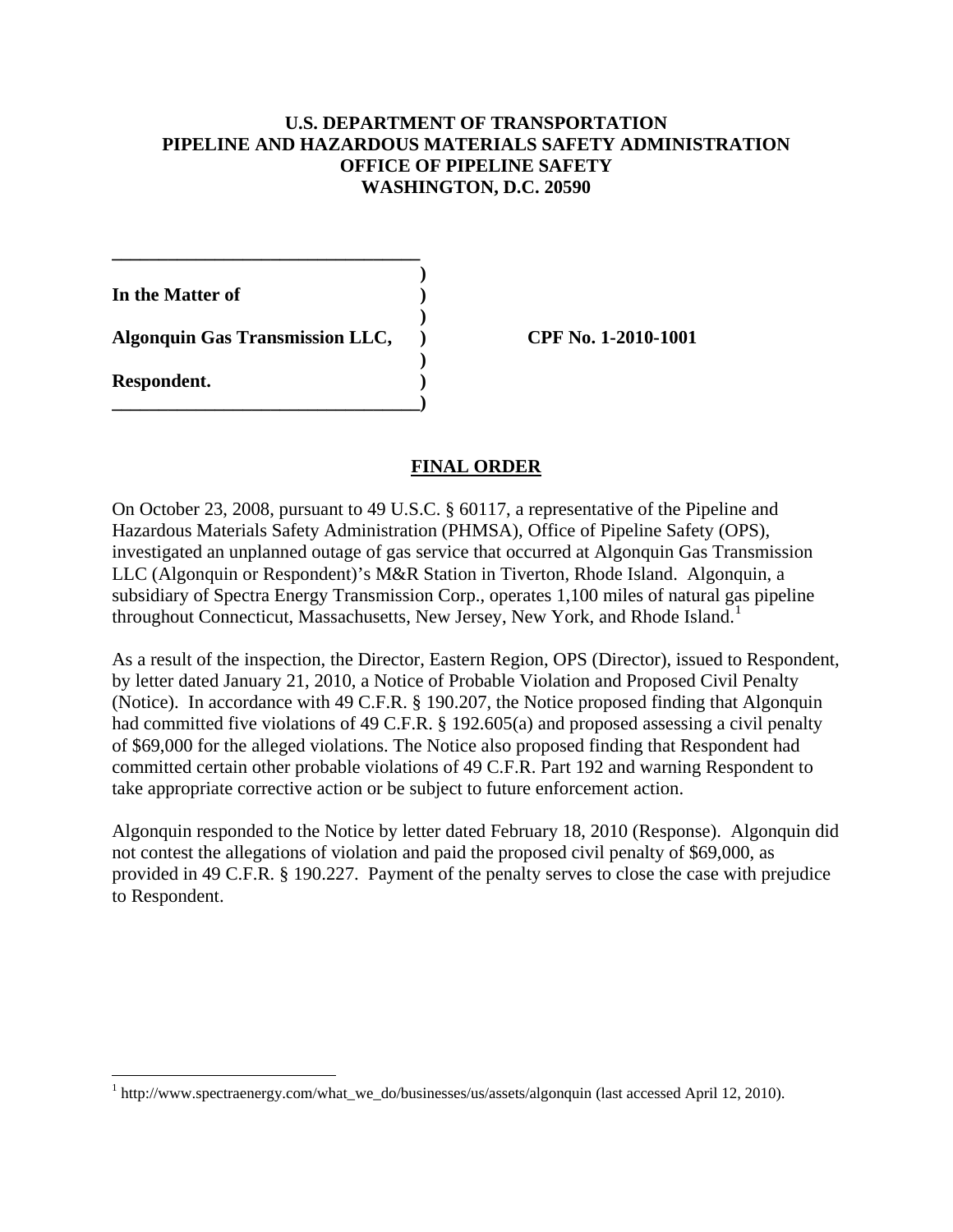#### **FINDINGS OF VIOLATION**

**Item 1:** The Notice alleged that Respondent violated 49 C.F.R. § 192.605(a), which states, in relevant part:

## **§ 192.605 Procedural manual for operations, maintenance, and emergencies.**

 (a) *General.* Each operator shall prepare and follow for each pipeline, a manual for written procedures for conducting operations and maintenance activities and for emergency response. For transmission lines, the manual must include procedures for handling abnormal operations. This manual must be reviewed and updated by the operator at intervals not exceeding 15 months, but at least once each calendar year. This manual must be prepared before operations of a pipeline system commence. Appropriate parts of the manual must be kept at locations where operations and maintenance activities are conducted….

The Notice alleged that Algonquin violated 49 C.F.R. § 192.605(a) by failing to follow its written procedures for purging gas. Specifically, the operator failed to comply with its written procedure known as Standard Operating Procedure, 5-3010, Purging Gas-General Requirements (SOP #5-3010). This procedure required the operator's personnel to develop site-specific purging procedures as part of the pipeline shutdown process. The site-specific procedures are developed using the schematics of the specific facility and must identify the proposed valves to be operated, as well as the sequence of events personnel must follow.

In purging gas at the M&R station #33 in Tiverton, the operator's personnel failed to include all of the proposed valves pursuant to these procedures. A valve which was not included in the sitespecific procedure was left in the closed position, resulting in an incomplete purge. This incomplete purge allowed for the subsequent entry of air into the local distribution system and caused a gas outage to 47 customers. Algonquin did not contest this allegation. Accordingly, I find that Algonquin committed a violation of § 192.605(a) by failing to follow its SOP #5-3010.

**Item 2:** The Notice alleged that Respondent violated 49 C.F.R. § 192.605(a), which states, in relevant part:

# **§ 192.605 Procedural manual for operations, maintenance, and emergencies.**

(a) *General.* Each operator shall prepare and follow for each pipeline, a manual for written procedures for conducting operations and maintenance activities and for emergency response. For transmission lines, the manual must include procedures for handling abnormal operations. This manual must be reviewed and updated by the operator at intervals not exceeding 15 months, but at least once each calendar year. This manual must be prepared before operations of a pipeline system commence. Appropriate parts of the manual must be kept at locations where operations and maintenance activities are conducted….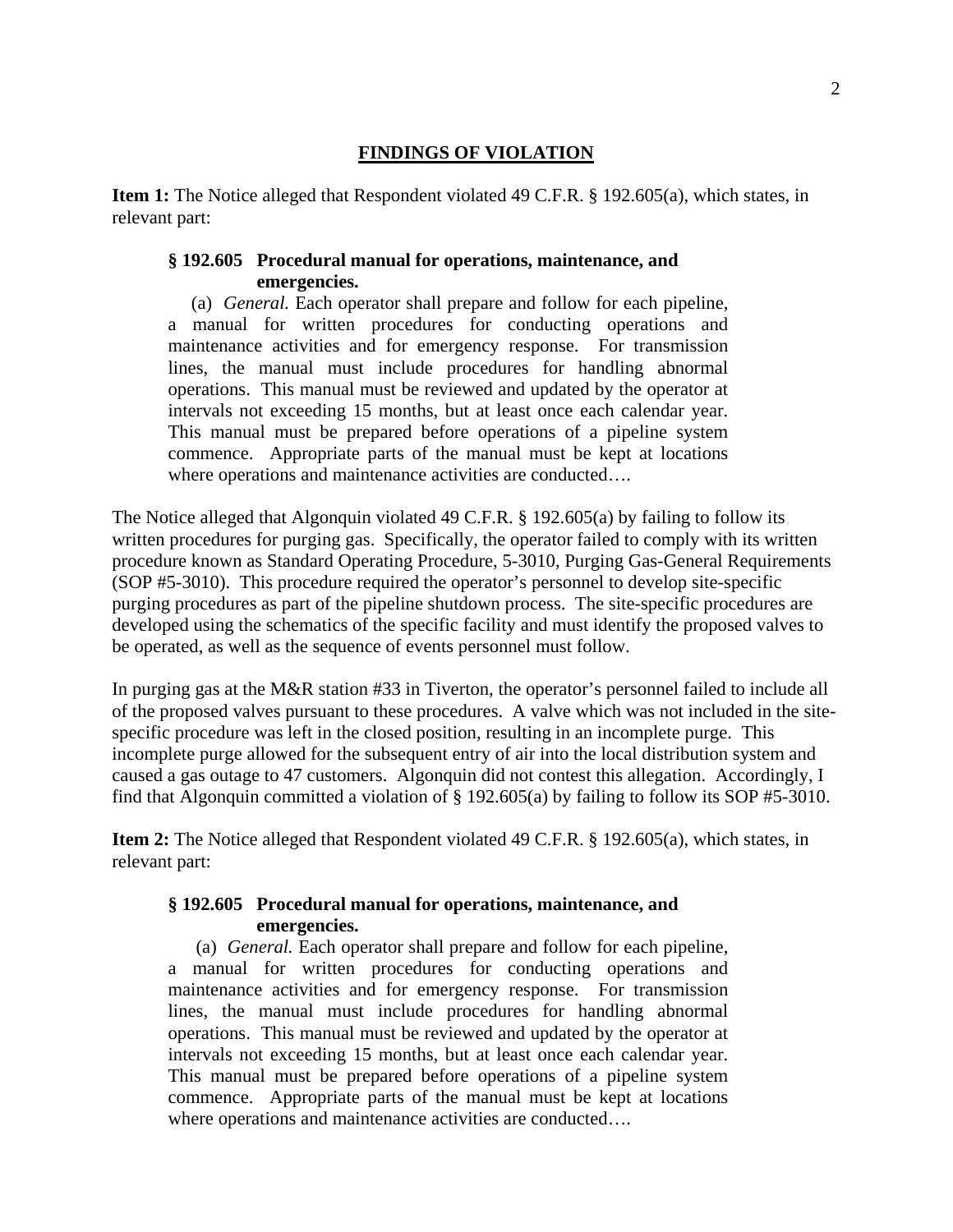The Notice alleged that Algonquin violated 49 C.F.R. § 192.605(a) by failing to follow its SOP #5-3010, which required a review of the purging procedure by company technical staff prior to beginning the purging process. The purging procedures concerning the M&R Station #33 were not reviewed by company technical staff prior to the October 2008 purging event. This failure could have contributed to the October 23, 2008 unplanned gas outage since the Algonquin region technical staff may have detected the omission of the closed valve on the site-specific procedures. Algonquin did not contest this allegation but rather stated its intention to clarify its procedures and conduct enhanced training on the requirements of its purging procedures.<sup>[2](#page-3-0)</sup> Accordingly, I find that Algonquin committed a violation of § 192.605(a) by failing to follow its SOP #5-3010 which required a review of the purging procedure by Algonquin technical staff.

**Item 3:** The Notice alleged that Respondent violated 49 C.F.R. § 192.605(a), which states, in relevant part:

# **§ 192.605 Procedural manual for operations, maintenance, and emergencies.**

(a) *General*. Each operator shall prepare and follow for each pipeline, a manual for written procedures for conducting operations and maintenance activities and for emergency response. For transmission lines, the manual must include procedures for handling abnormal operations. This manual must be reviewed and updated by the operator at intervals not exceeding 15 months, but at least once each calendar year. This manual must be prepared before operations of a pipeline system commence. Appropriate parts of the manual must be kept at locations where operations and maintenance activities are conducted....

The Notice alleged that Algonquin violated 49 C.F.R. § 192.605(a) by failing to follow its SOP #5-3010, specifically the "Notification" section. The procedure required company personnel to limit the purging of odorized gas to the hours of 6:00 a.m. to 7:00 p.m. unless otherwise authorized by the company's Director of Pipeline Integrity. Algonquin personnel conducted the purging event at M&R Station #33 between the hours of 12:57 a.m. and 2:16 a.m. The company could not demonstrate that the timing of this event was otherwise authorized by Algonquin's Director of Pipeline Integrity. Algonquin did not contest this allegation of violation. Accordingly, I find that Algonquin violated § 192.605(a) by failing to follow its SOP #5-3010, specifically the "Notification" section.

**Item 4:** The Notice alleged that Respondent violated 49 C.F.R. § 192.605(a), which states, in relevant part:

# **§ 192.605 Procedural manual for operations, maintenance, and emergencies.**

(a) *General.* Each operator shall prepare and follow for each pipeline, a manual for written procedures for conducting operations and maintenance activities and for emergency response. For transmission

<span id="page-3-0"></span> $2$  Response, 1.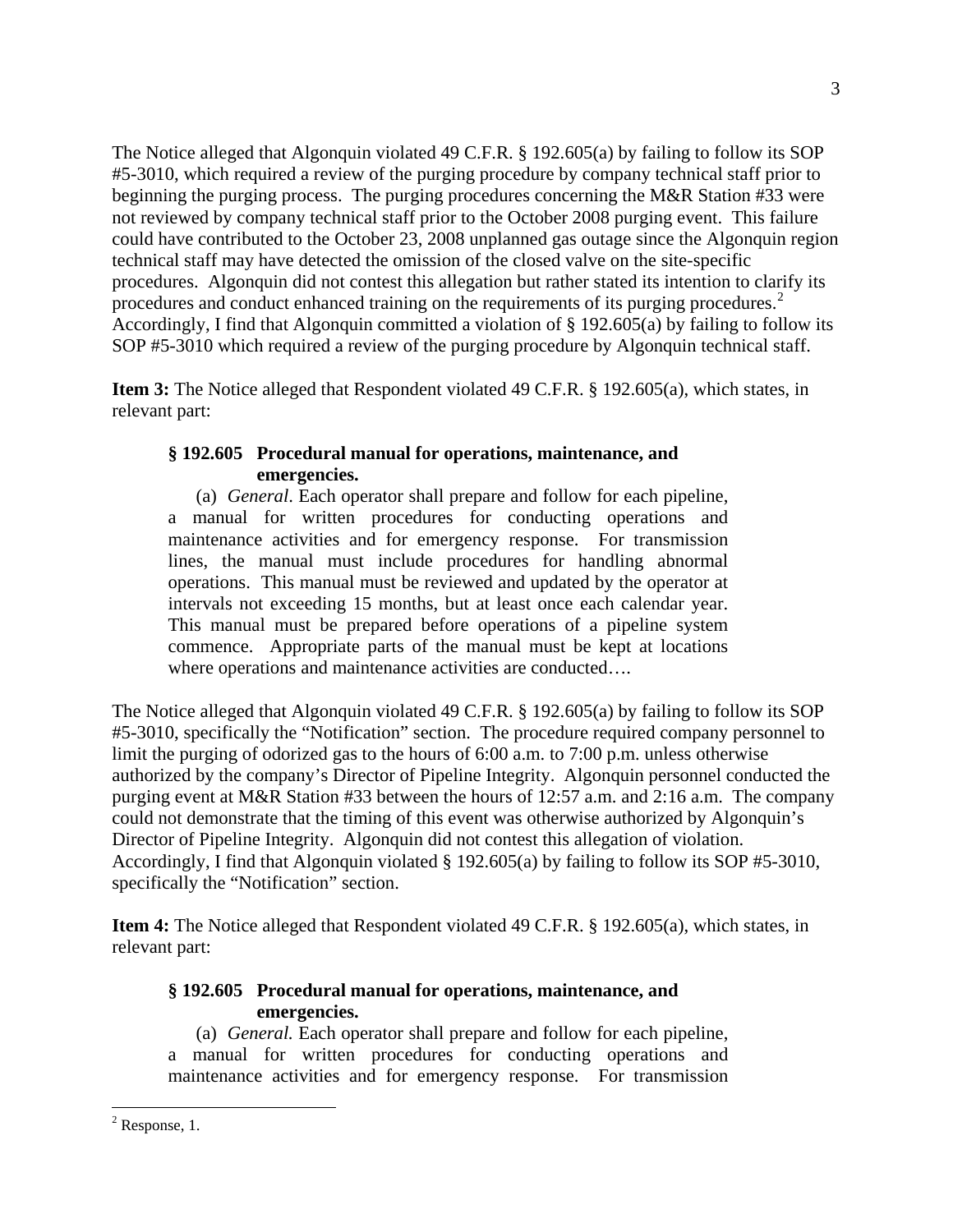lines, the manual must include procedures for handling abnormal operations. This manual must be reviewed and updated by the operator at intervals not exceeding 15 months, but at least once each calendar year. This manual must be prepared before operations of a pipeline system commence. Appropriate parts of the manual must be kept at locations where operations and maintenance activities are conducted....

The Notice alleged that Algonquin violated 49 C.F.R. § 192.605(a) by failing to follow its SOP #5-3010, specifically the "Beginning Purge" section. The company's procedures required its personnel to contact Gas Control and review the purge procedure as soon as the stringer bead in the last tie-in weld had been completed. The company procedures prohibited the purge from occurring until Gas Control had reviewed the site-specific purge procedure. If Respondent's personnel had contacted Gas Control, the closed valve may have been identified before purging took place. The failure to follow this procedure could have been a contributing factor to the October 23, 2008 unplanned gas outage. Algonquin did not contest this violation. Accordingly, I find that Algonquin violated § 192.605(a) by failing to follow its SOP #5-3010 procedures which required personnel to contact Gas Control prior to beginning the purging operation.

**Item 5:** The Notice alleged that Respondent violated 49 C.F.R. § 192.605(a), which states, in relevant part:

## **§ 192.605 Procedural manual for operations, maintenance, and emergencies.**

(a) *General.* Each operator shall prepare and follow for each pipeline, a manual for written procedures for conducting operations and maintenance activities and for emergency response. For transmission lines, the manual must include procedures for handling abnormal operations. This manual must be reviewed and updated by the operator at intervals not exceeding 15 months, but at least once each calendar year. This manual must be prepared before operations of a pipeline system commence. Appropriate parts of the manual must be kept at locations where operations and maintenance activities are conducted....

The Notice alleged that Algonquin violated 49 C.F.R. § 192.605(a) by failing to follow its SOP #5-3010, specifically the "Reporting to Gas Control" section. Pursuant to the procedure, company personnel were required to report to Gas Control at the beginning and end of the purge and every time a valve was checked. Algonquin could not demonstrate that these actions were taken. In fact, the section of the Site Specific Purging Procedures where the field staff would normally confirm that the Gas Control was contacted was left blank. The company did not contest this allegation. Accordingly, I find that Algonquin violated § 192.605(a) by failing to follow its procedures which required personnel to report to Gas Control each time a valve was checked and at the time the purge began and ended.

These findings of violation will be considered a prior offense in any subsequent enforcement action taken against Respondent.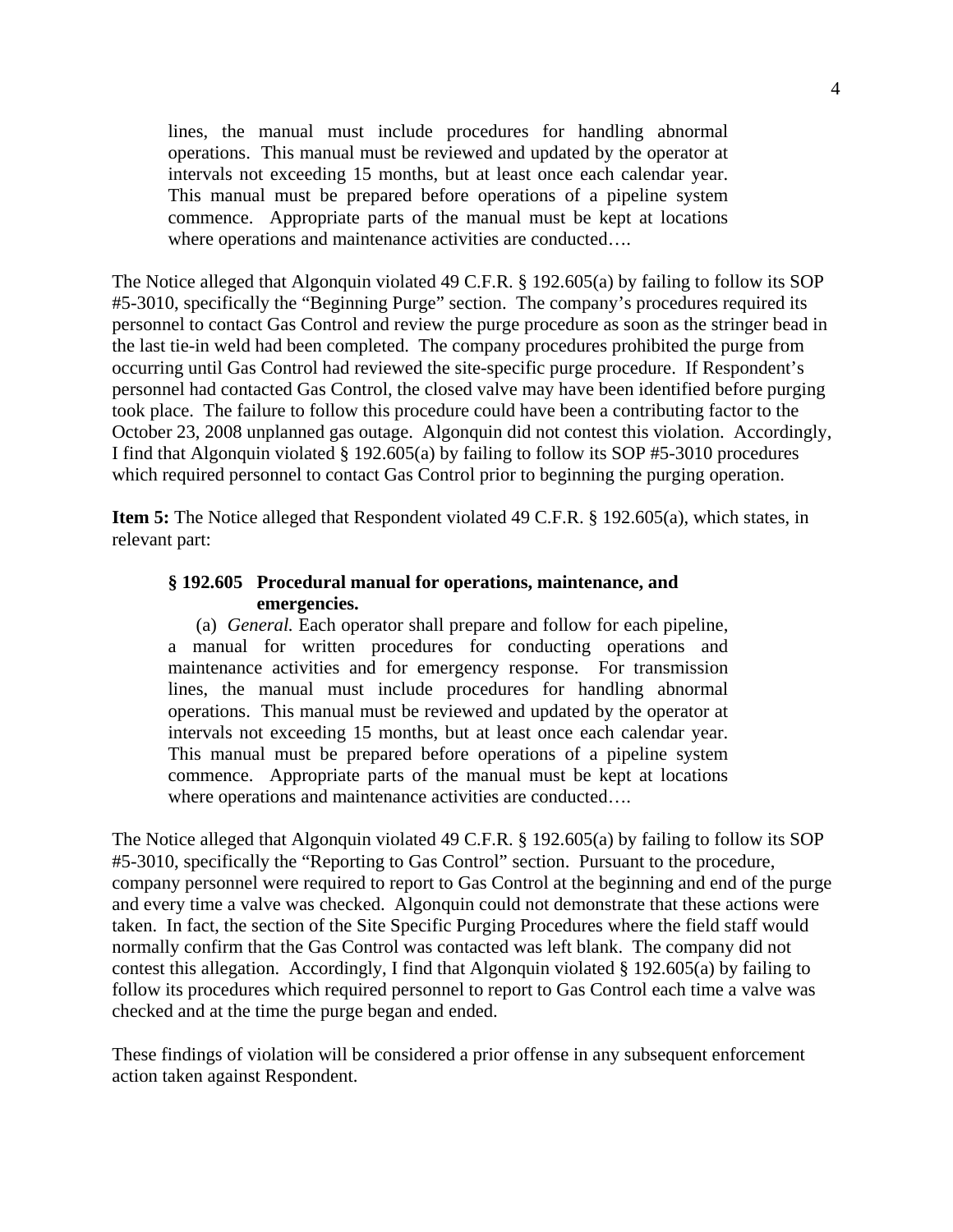#### **WARNING ITEMS**

With respect to Items 6 and 7, the Notice alleged probable violations of 49 C.F.R. § 192.605(a) but did not propose a civil penalty or compliance order for these items. Therefore, these are considered to be warning items. The warnings were for:

49 C.F.R. § 192.605(a) **(Item 6)**  $-$  Respondent's alleged failure to follow the "Reporting to Gas Control" section of the Purging Gas procedures (#5-3010), by neglecting to complete the Purge Report Form for M&R station #33 Form (Form #17-116); and

49 C.F.R. § 192.605(a) **(Item 7)** ─ Respondent's alleged failure to follow the Site Specific Purging Section of the Purging Gas procedures (#5-3010), by neglecting to document the date, time, and individuals performing tasks during the shutdown and purge.

Accordingly, having considered the evidence, I find, pursuant to 49 C.F.R. § 190.205, that probable violations of 49 C.F.R. § 192.605(a) (Notice Item 6) and 49 C.F.R. § 192.605(a) (Notice Item 7) have occurred and Respondent is hereby advised to correct such conditions. In the event that OPS finds a violation of this regulation in a subsequent inspection, Respondent may be subject to future enforcement action.

### **ASSESSMENT OF PENALTY**

Under 49 U.S.C. § 60122, Respondent is subject to an administrative civil penalty not to exceed \$100,000 per violation for each day of the violation, up to a maximum of \$1,000,000 for any related series of violations. In determining the amount of a civil penalty under 49 U.S.C. § 60122 and 49 C.F.R. § 190.225, I must consider the following criteria: the nature, circumstances, and gravity of the violation, including adverse impact on the environment; the degree of Respondent's culpability; the history of Respondent's prior offenses; the Respondent's ability to pay the penalty and any effect that the penalty may have on its ability to continue doing business; and the good faith of Respondent in attempting to comply with the pipeline safety regulations. In addition, I may consider the economic benefit gained from the violation without any reduction because of subsequent damages, and such other matters as justice may require.

The Notice proposed a penalty of \$13,800 for the violation of 49 C.F.R. § 192.605 (a) (Item 1), for Algonquin's failure to develop site specific purging procedures as part of the pipeline shutdown process pursuant to its SOP #5-3010, Purging Gas-General Requirements. Algonquin did not contest this allegation of violation. I have reviewed the entire record, including, but not limited to, the circumstances of this violation, the culpability of the operator, the gravity of the harm, and this particular operator's prior enforcement history. Accordingly, I find the proposed civil penalty amount justified and assess a civil penalty of \$13,800 for violation of 49 C.F.R. § 192.605(a).